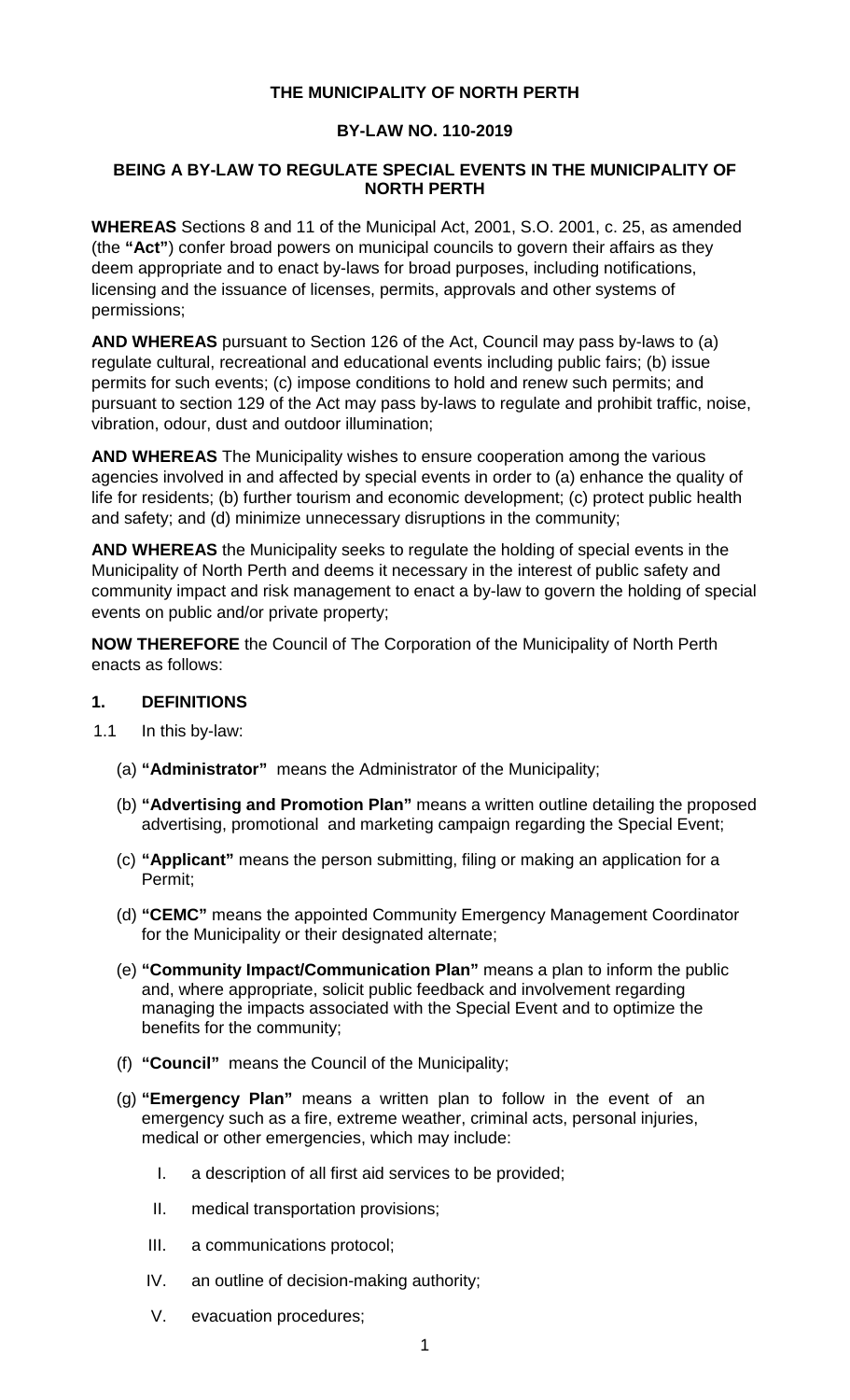- VI. the names and contact information for all emergency personnel; and,
- VII. any other emergency preparedness information that the CEMC, Chief of County of Perth Paramedic Services, and/ or the Detachment Commander, North Perth Ontario Provincial Police or their designates may require.
- (h) **"Family Event"** means a wedding and related events, anniversary party or family reunion.
- (i) **"Fire Chief"** means a fire chief appointed under the provisions of the Fire Protection and Prevention Act, 1997, S.O. 1997, c. 4, as amended;
- (j) **"Fire Safety Plan"** means a written plan addressing fire protection and prevention procedures or safeguards to react to situations involving fire and fire hazards, including pyrotechnic/fireworks;
- (k) **"Municipal Law Enforcement Officer"** means a Municipal Law Enforcement Officer appointed by the Municipality pursuant to section 15 of the Police Services Act, R.S.O. 1990, c. P.15, as amended;
- (l) **"Permit"** means a permit allowing a Special Event that was issued by the Municipality in accordance with the provisions of this by-law;
- (m)**"Permit Holder"** means the person ultimately responsible for the organization and operations of the Special Event;
- (n) **"person"** includes an individual or corporation;
- (o) **"Plans"** means any plan referred to in section 3.1 of this by-law;
- (p) **"Private Property"** means any lands or facilities that are not owned or operated by the Municipality.
- (q) **"Security Plan"** means a written plan that establishes measures to ensure the safety, security and protection of all persons and property at, travelling to and from, or in the vicinity of the Special Event, which may include:
	- I. information relating to all security services dedicated to the Special Event as well as their roles and responsibilities;
	- II. a communications protocol for the security team;
	- III. an outline of decision making authority;
	- IV. an outline of any restricted areas; and,
	- V. any other security information that the CEMC, Fire Chief, Chief of County of Perth Paramedic Services or the Detachment Commander, North Perth Ontario Provincial Police or their designates may require;
- (r) **"Site Plan"** means a drawing, sketch or map, as required by the CEMC, of the subject property indicating:
	- I. the boundaries of the subject property on which the Special Event will be held;
	- II. the location of all existing and proposed buildings or structures to be used in connection with the Special Event and any residential buildings on adjacent properties;
	- III. all areas of the subject property to be designated for food and beverage sales or consumption;
	- IV. all areas of the subject property to be designated for vehicle parking and camping and;
	- V. all proposed access locations around the property's perimeter;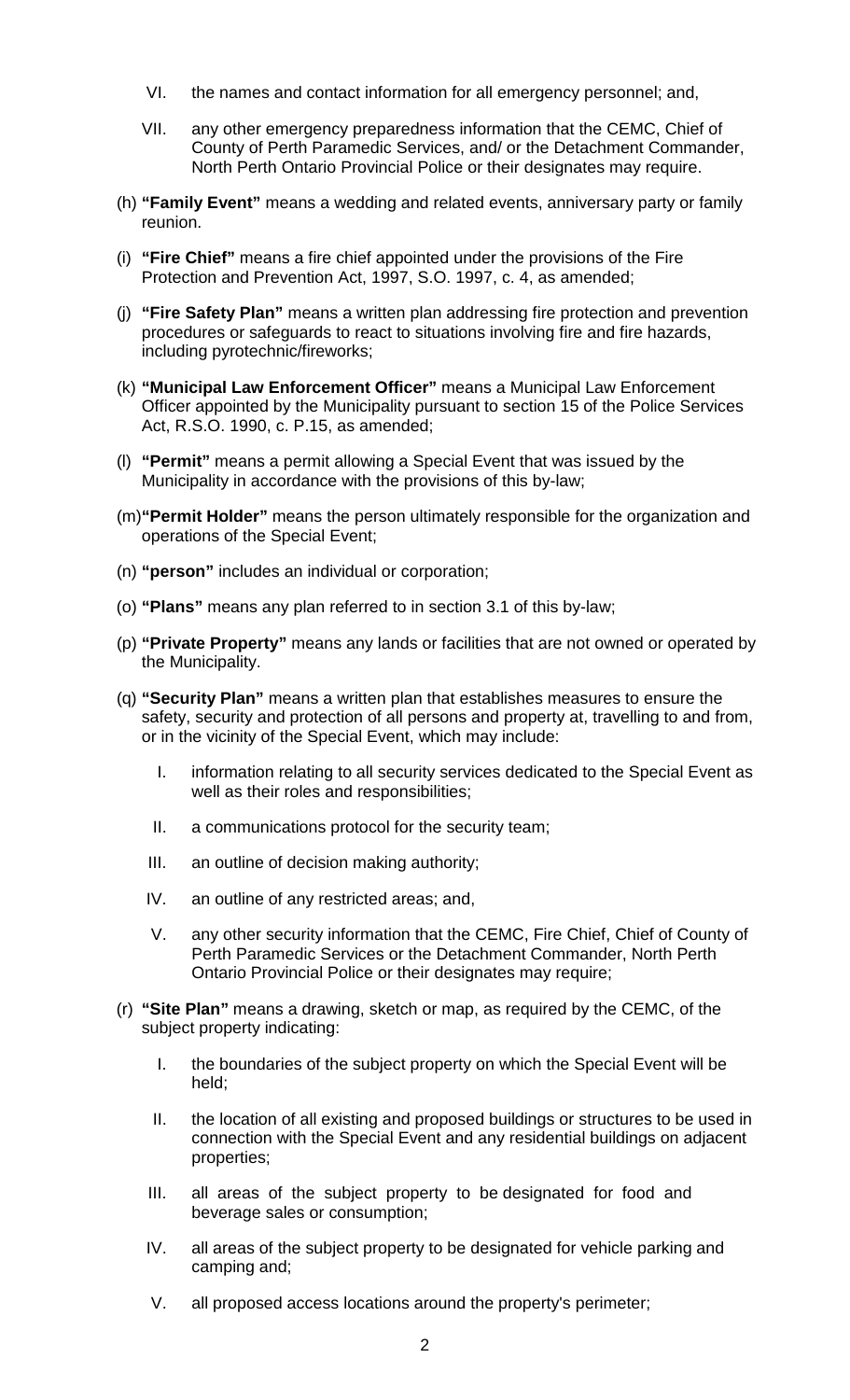- (s) **"Special Event"** means any indoor or outdoor activity, festival, concert, event, exhibition or function of any nature or kind, including those done under a tent or other non-permanent building or structure, on Municipality Property or on Private Property at which more than 200 people are anticipated to be, or are in, attendance; family events on private or municipal property are excluded under this by-law;
- (t) **"Structural Plan"** means a plan or drawing that sets out the location and particulars of any buildings or structures that are being erected, constructed or otherwise provided, whether permanent or temporary, on the subject property of the Special Event and will include a lighting plan, if the Special Event is proposed to take place during non-daylight hours, which should strive to minimize the impact or interference of illumination upon properties in the vicinity of the Special Event;
- (u) **"Municipality"** means The Corporation of the Municipality of North Perth;
- (v) **"Municipality Property"** means lands, premises, road allowances, parks, property or buildings owned, leased or otherwise controlled by the Municipality or other government agencies;
- (w)**"Municipality Departments"** means any department within the Municipality;
- (x) **"Treasurer"** means the Treasurer for the Municipality;
- (y) **"Traffic Management Plan"** means a plan providing for the control and management of traffic and parking including all vehicular, pedestrian, and cyclist movements to, from, and within the Special Event site and, where applicable;
	- a. detours of public accessed routes and highways
	- b. emergency vehicle access and egress;
	- c. pedestrian flow;
	- d. temporary barriers and devices necessary for traffic control or parking;
	- e. designated accessible pick-up and drop-off locations for persons with disabilities;
	- f. the pick-up and drop-off locations for buses, taxis, shuttles, and limousines or any other type of private or public transportation;
	- g. vehicles that exceed the load or dimension limits set out in Parts VII and VIII of the Highway Traffic Act, R.S.O. 1990, c. H.8;
	- h. such other traffic and parking information as the CEMC may require.
- (z) **"Waste Management Plan"** means a plan outlining the management of waste, recycling, septage and hazards, pre-event, during the event and post-event, which includes the provision of lavatory facilities.

# **2. Special Event Permits**

2.1 No person shall hold or sponsor, or permit to be held or sponsored, a Special Event without a Permit.

# **3. Special Event Application**

- 3.1 In order to obtain a Permit, the Applicant must complete and submit to the Municipality an application, on a form prescribed by the CEMC, which may require any of the following, at the discretion of the CEMC:
	- (a) a Site Plan;
	- (b) a food and beverage plan, which would indicate any plans for alcohol service and the provision of potable water;
	- (c) an Advertising and Promotion Plan;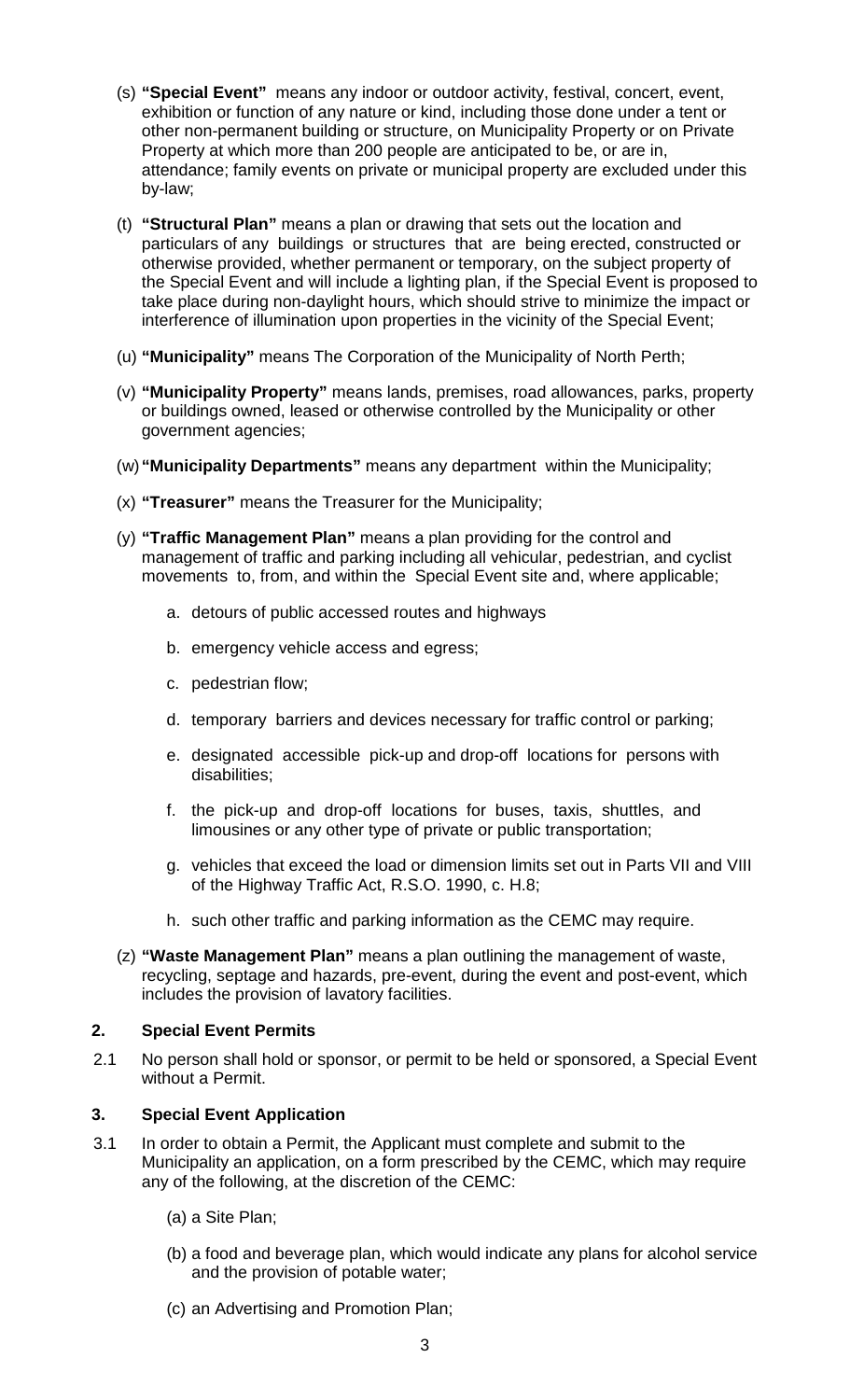- (d) a Structural Plan;
- (e) a Fire Safety Plan;
- (f) an Emergency Plan;
- (g) a Security Plan, including I.D. checks and the distribution of wrist bands if youth under the age of 19 years are able to attend the event;
- (h) a Traffic Management Plan;
- (i) a Waste Management Plan;
- (j) a Community Impact / Communication Plan;
- (k) written safety/procedural plans if any of the following are proposed to be used during the Special Event:
	- i. generators, propane appliances or any other specialized equipment, including the type of fuel used to operate the specialized equipment;
	- ii. exotic pets/animals;
	- iii. sound equipment;
	- iv. helicopters, hot air balloons, aircraft, trains, or watercraft;
	- v. aerial drones; or,
	- vi. carnival or amusement-style equipment or devices.
- (l) where the Applicant is not the owner of the property on which the Special Event is to be held, written proof that the owner consents to the Special Event;
- (m)proof that the Applicant is at least 18 years of age or, if the Applicant is a corporation, copies of the letters of incorporation or other incorporating documents that have been duly certified by the proper authorities and that show the full corporate name, officers, and Administrators of the Applicant;
- (n) proof that all property owners within 120 metres of the proposed location(s) have been notified of the proposed special event. The Municipality will assist applicants with this process if address information of the surrounding property owners is unknown;
- (o) a noise study, or a noise exemption granted by the Municipality from the Noise By-law No. 32-AD-2001;
- (p) contact information for the applicant; or
- (q) any other information or documentation that the Administrator deems necessary.
- 3.2 It is the Applicant's sole responsibility to obtain and pay for all of the information and documentation required under Section 3.1 of this by-law. The Applicant may request guidance from the Municipality on how/where to obtain the information and documentation required.

### **4. Review and Approval of Application**

- 4.1 The CEMC shall receive and review all applications for a Permit and shall conduct all investigations, as the CEMC deems necessary, to determine whether or not a Permit should be issued or is required for the event.
- 4.2 The CEMC may circulate an application to any Municipal Department or other agency and/or may notify members of the general public of any application if, in the CEMC's opinion, it would be beneficial or necessary to do so in order to seek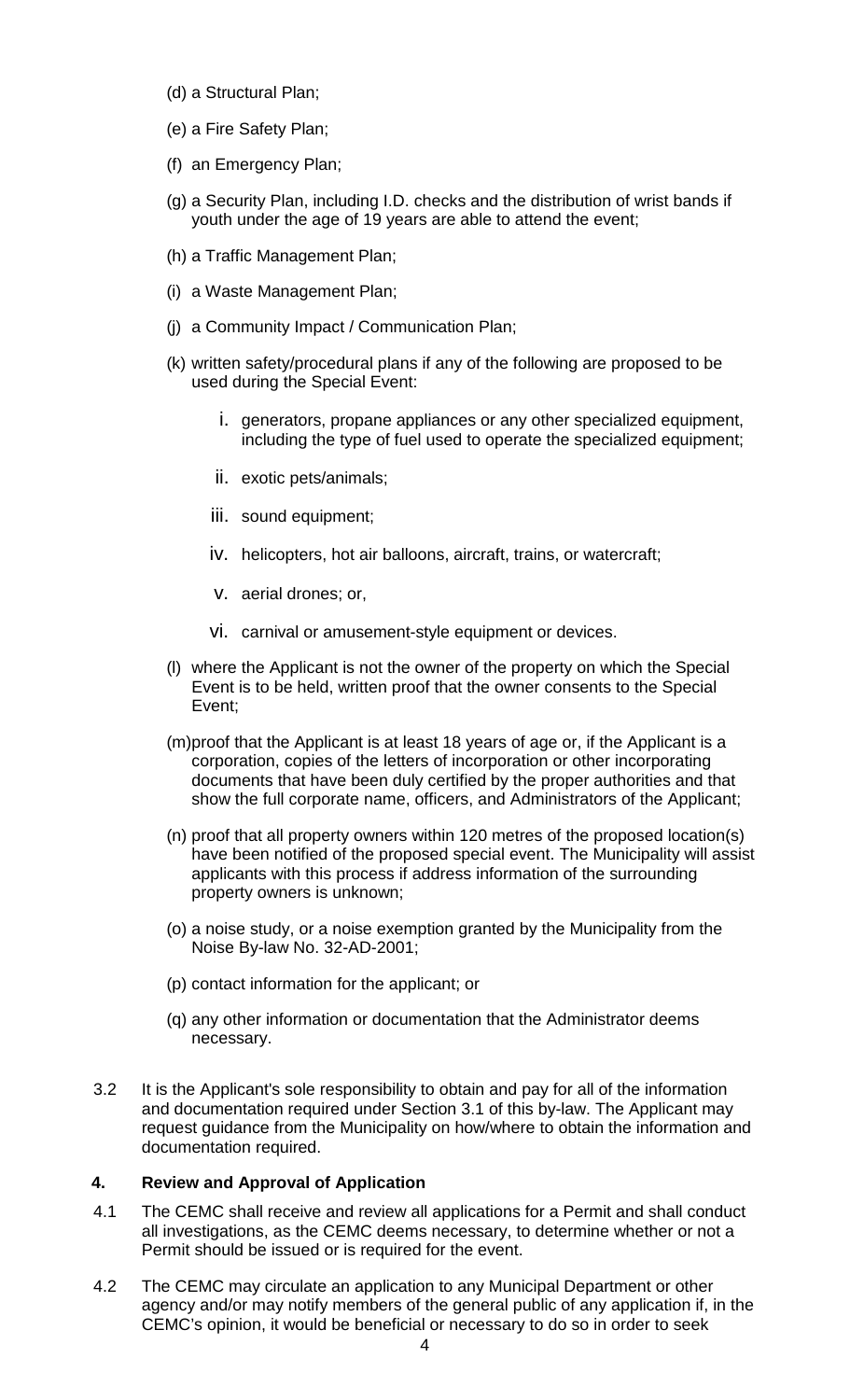additional commentary or input on whether or not the CEMC should grant the requested Permit or impose conditions thereon.

- 4.3 In reviewing each application for a Permit, the CEMC shall consider:
	- (a) any comments received by the applicable Municipal Departments or other agencies, if the CEMC has deemed it necessary to circulate the application to various Municipal Departments or other agencies;
	- (b) any comments received by the general public, if the CEMC has deemed it necessary to notify the general public of the application in some manner or form;
	- (c) whether the Special Event complies with the applicable zoning provisions; and,
	- (d) whether any other permits, licenses, approvals or authorizations are required either by the Municipality or other bodies or entities, governmental or otherwise.
- 4.4 Following the CEMC's receipt and review of the application, and subject to section of this by-law, the CEMC may do any of the following:
	- (a) issue the Permit;
	- (b) issue the Permit with conditions, as the CEMC deems appropriate in the circumstances;
	- (c) notify the applicant that their event does not require a permit; or
	- (d) refuse to issue the Permit.
- 4.5 Notwithstanding any other provision of this by-law, for Special Events where more than 5,000 people are planned or anticipated to be in, or are in, attendance at one time, only Council has the authority to:
	- (a) approve the issuance of the Permit;
	- (b) approve the issuance of the Permit with conditions, as Council deems appropriate in the circumstances; or,
	- (c) refuse the issuance of the Permit.

### **5. Permit Conditions**

- 5.1 In addition to any other conditions that may be imposed pursuant to this by-law, each Permit shall be subject to the following conditions:
	- (a) the Permit Holder shall comply fully with all applicable laws;
	- (b) the Permit Holder shall comply fully with all Plans;
	- (c) the Permit Holder agrees to;
		- i. save, defend, keep and hold completely harmless and fully indemnify the Municipality and each of its elected officials, officers, employees, volunteers, sponsors and agents of, from and against all manner of actions, suits, claims, executions and demands which may be brought against or made upon the Municipality, its elected officials, officers, employees, volunteers and agents or any of them and of, from and against all loss, costs, charges, damages, liens and expenses which may be sustained, incurred or paid by the Municipality, its elected officials, officers, employees, volunteers and agents, or any of them, by reason of, or on account of, or in consequence of the use of the subject property by the Permit Holder and its invitees, guests or users for the event;
		- ii. pay to the Municipality and to each such elected official, officer,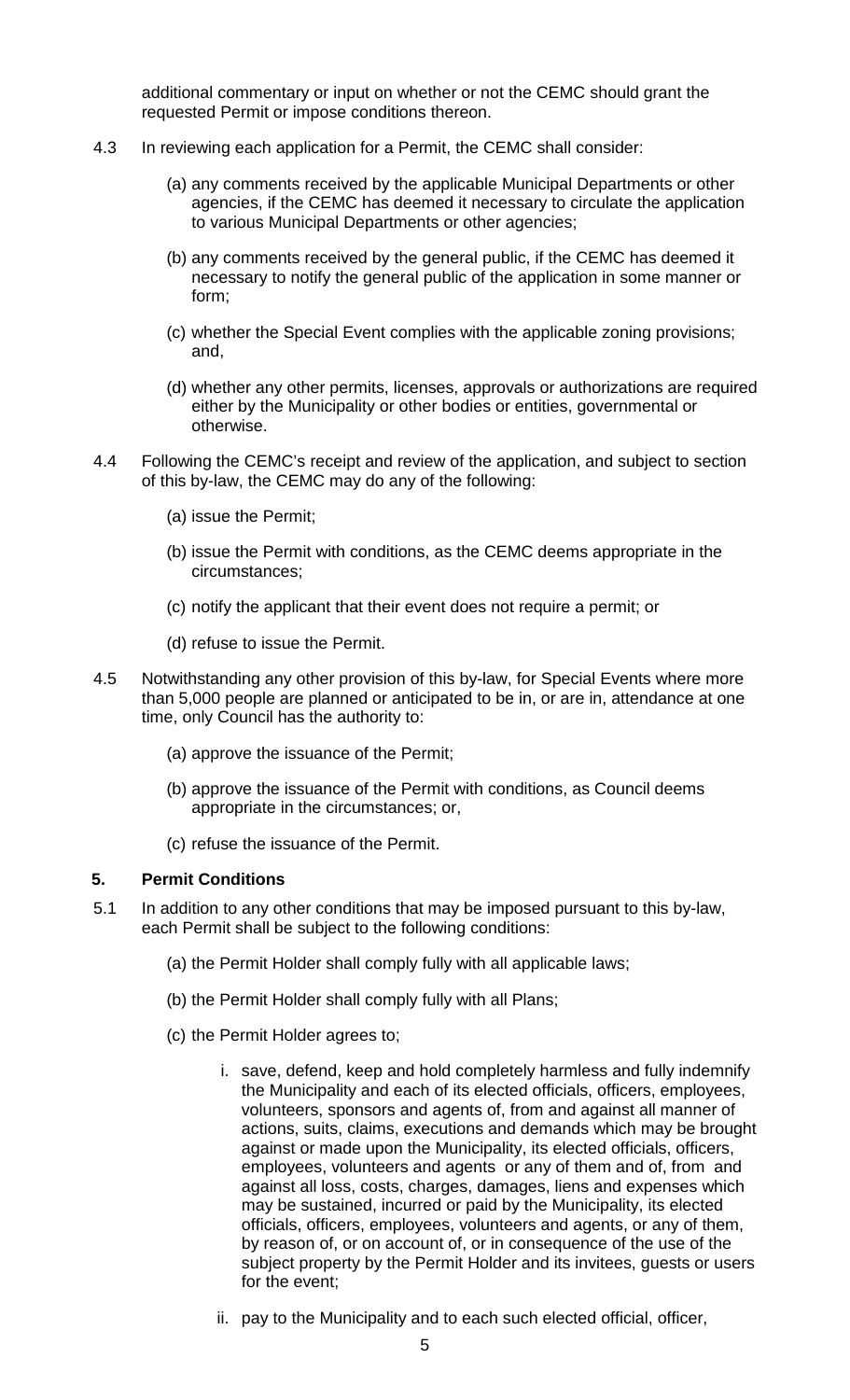employee, volunteer or agent on demand any loss, costs, damages and expenses which may be sustained, incurred or paid by the Municipality or by any of its elected officials, officers, employees, volunteers, sponsors and agents in consequence of any such action, suit, claim, lien, execution or demand and any monies paid or payable by the Municipality or any of its elected officials, officers, employees, volunteers or agents in settlement of or in discharge or on account thereof;

- iii. release the Municipality and each of its elected officials, officers, employees, volunteers, sponsors and agents of, from and against all manner of actions, suits, claims, executions and demands which could be brought against or made upon the Municipality, its elected officials, officers, employees, volunteers and agents or any of them and of, from and against all loss, costs, charges, damages, liens and expenses which may be sustained, incurred or paid by the Permit Holder by reason of, or on account of, or in consequence of the use of the site by the Permit Holder and its invitees, guests or users for the S pec i al Event, provided, however, that such release shall not apply to any loss, costs, charges, damages, liens and expenses incurred by the Permit Holder arising directly from the gross negligence and/or willful misconduct of the Municipality, its officers, employees, agents, volunteers, or agents;
- (d) notwithstanding the issuance of a Permit or any other condition imposed upon a Permit, should an emergency occur, real or perceived, during the course of a Special Event, the CEMC, the Fire Chief and/or the Ontario Provincial Police shall have the absolute and unfettered authority to postpone, cancel or shut down a Special Event in their sole and absolute discretion at any time;
- (e) the Permit Holder shall maintain the Special Event subject property in a clean and sanitary condition for the duration of the Special Event;
- (f) the Permit Holder shall remove all debris from the Special Event subject property and, where required adjacent properties within 72 hours of the conclusion of the Special Event;
- (g) the Permit Holder shall not use the Municipality's corporate logo or crest in any marketing material advertising the Special Event without the prior approval of the Municipality pursuant to Municipality policy.

### **6. Refusal of Permit**

- 6.1 Without limiting the generality of sections 4.3 or 4.4 of this by-law, the CEMC or Council, as applicable, may refuse to issue a Permit if:
	- (a) the Applicant has not provided the information or documentation requested under Section 3. 1 or has provided the information or documentation requested but not within a timeframe to realistically plan, coordinate and execute the Special Event, as determined by the CEMC or Council, as applicable;
	- (b) the Applicant has submitted false, mistaken, incorrect, or misleading information in support of the application;
	- (c) there is reason to believe that the Special Event may breach applicable law, which includes a by-law of the Municipality; or,
	- (d) there are property taxes owing to the Municipality for the property on which the Special Event is to be held.

### **7. Revocation of Permit**

7.1 The CEMC or Council may revoke a Permit at any time without prior notice to the Permit Holder if,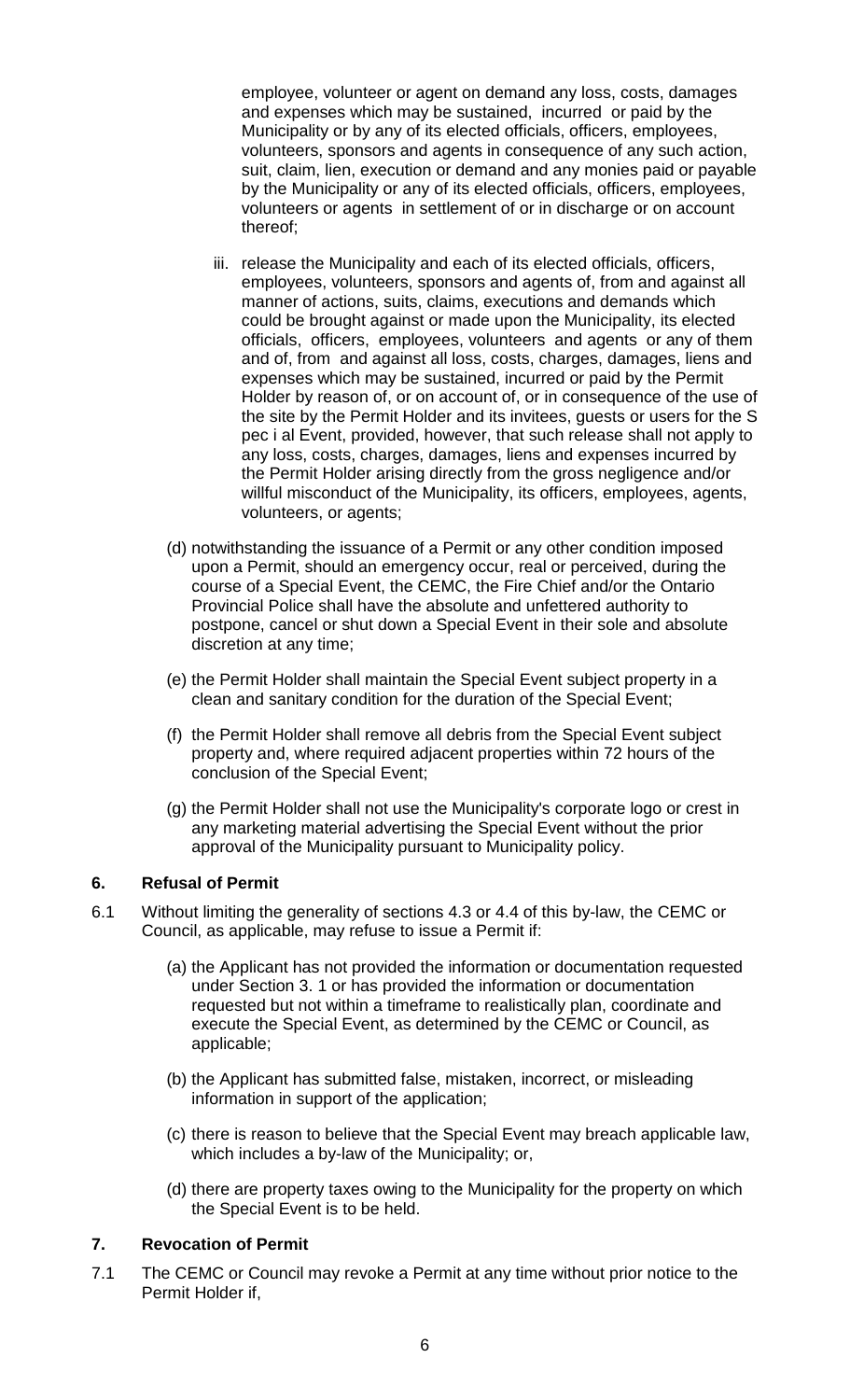- (a) it was issued in error;
- (b) it was issued as a result of false, mistaken, incorrect or misleading information submitted by the Applicant;
- (c) the Permit Holder has contravened any provision of this by-law; or
- (d) the Permit Holder has failed to comply, or is not presently in compliance, with any Permit condition.
- 7.2 The CEMC shall immediately notify the Permit Holder of a Permit revocation, as well as the reasons therefor, by contacting the Permit Holder using the contact information provided in the application as well as informing all affected Municipal Departments or agencies.

### **8. General**

- 8.1 Every Permit shall specify the name of the Permit Holder, and the nature, location, date(s) and time(s) of the Special Event.
- 8.2 The issuance of a Permit does not represent a commitment by the Municipality or the CEMC to issue a Permit for any subsequent, continuing or similar Special Event.
- 8.3 Permits are non-transferrable.
- 8.4 No amendment shall be made to a Permit without prior authorization by the CEMC or Council, as applicable.
- 8.5 The CEMC shall notify Council of all Permits prior to the date of the Special Event.

## **9. Insurance**

- 9.1 Every Applicant shall provide proof of insurance in a form and in an amount satisfactory to the Treasurer, based on the nature and type of the Special Event.
- 9.2 The proof of insurance shall name the Municipality as an additional insured with a cross liability endorsement and severability of interests' provision.
- 9.3 If deemed necessary by the Treasurer, the insurance shall include additional coverage as deemed to be appropriate.
- 9.4 All insurance shall contain an endorsement to provide the Municipality with thirty (30) days prior written notice of any cancellation or change to the insurance policy.

# **10. Security Deposit**

10.1 Where deemed appropriate by the Treasurer, the Permit Holder shall provide either cash or a letter of credit in a form acceptable to the Treasurer as security for possible damage to Municipality property (including highways) or equipment, for possible damage to Private Property that could be impacted by the Special Event, and for all of the Permit Holder's other obligations under this by-law and Permit.

# **11. Enforcement**

- 11.1 This By-law may be enforced by a Police Officer, a Municipal Law Enforcement Officer, the Fire Chief, the CEMC and/or the Administrator.
- 11.2 No person shall prevent, hinder or interfere or attempt to prevent, hinder or interfere with an inspection undertaken in accordance with this by-law.
- 11.3 Notwithstanding any provision of this by-law, the Administrator may exercise sole and absolute authority over this by-law.

# **12. Offences and Penalties**

- 12.1 Any person who contravenes any provision of this by-law is guilty of an offence and upon conviction is liable:
	- a. On a first conviction, to a fine of not more than \$10,000.00; and